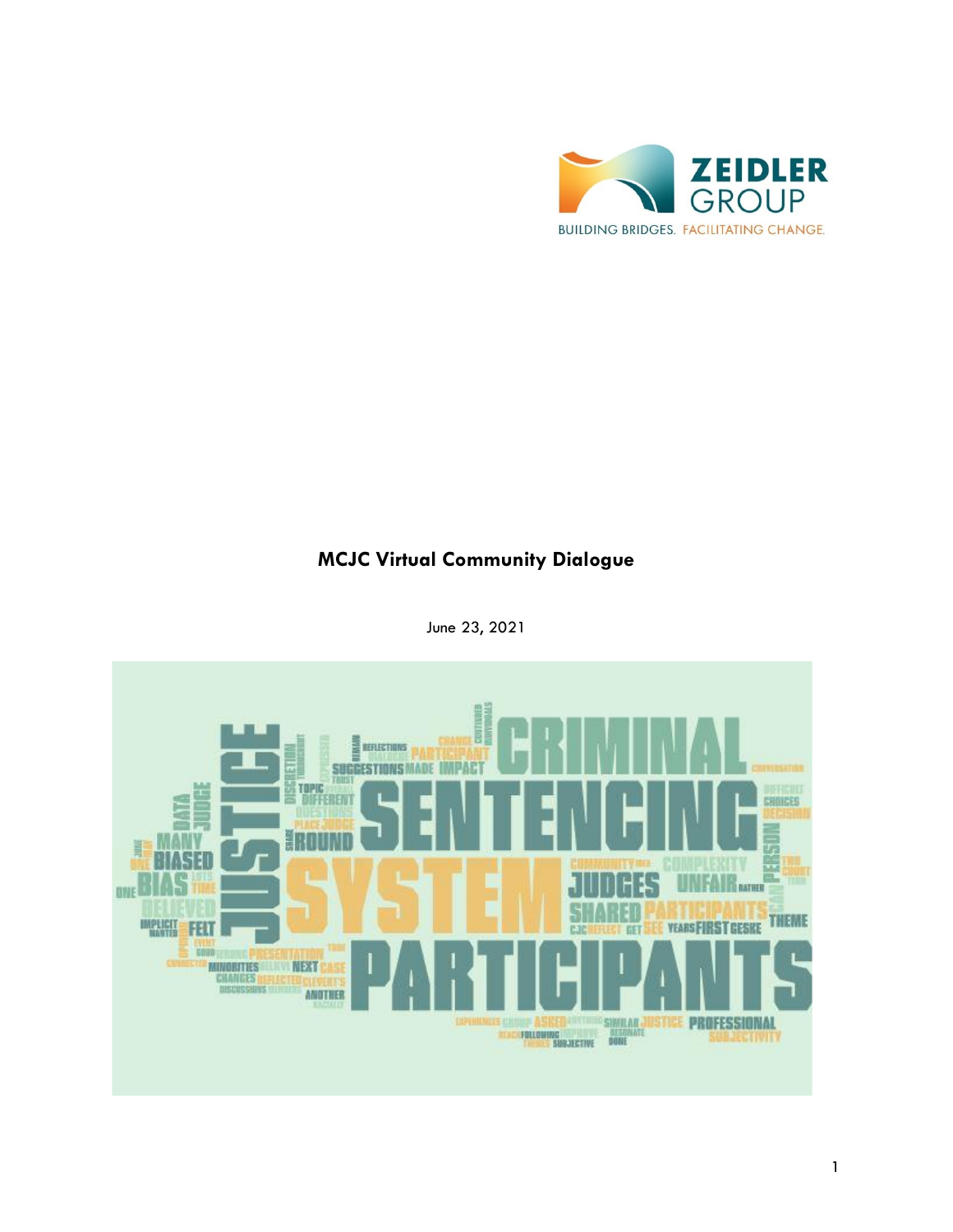# **Table of Contents**

|                                                                                                      |                  | Question Round One: Share your reflections about sentencing in the criminal justice system 4              |  |
|------------------------------------------------------------------------------------------------------|------------------|-----------------------------------------------------------------------------------------------------------|--|
|                                                                                                      | 1.1              |                                                                                                           |  |
|                                                                                                      | 1.2 <sub>2</sub> |                                                                                                           |  |
|                                                                                                      | 1.3              |                                                                                                           |  |
|                                                                                                      |                  | <b>Question Round Two:</b> What if anything from Justice Geske and Judge Clevert's presentation resonates |  |
|                                                                                                      |                  |                                                                                                           |  |
|                                                                                                      |                  |                                                                                                           |  |
|                                                                                                      |                  |                                                                                                           |  |
|                                                                                                      |                  |                                                                                                           |  |
| Question Round Three: How do you believe the CJC should engage community members in future           |                  |                                                                                                           |  |
|                                                                                                      |                  |                                                                                                           |  |
|                                                                                                      |                  |                                                                                                           |  |
|                                                                                                      |                  |                                                                                                           |  |
|                                                                                                      |                  |                                                                                                           |  |
|                                                                                                      |                  |                                                                                                           |  |
| Question Round Two: What effect can a strong leader have? In other words, why are leaders important? |                  |                                                                                                           |  |
|                                                                                                      |                  | Question Round Three: What effect can a strong leader have? In other words, why are leaders important     |  |
|                                                                                                      |                  |                                                                                                           |  |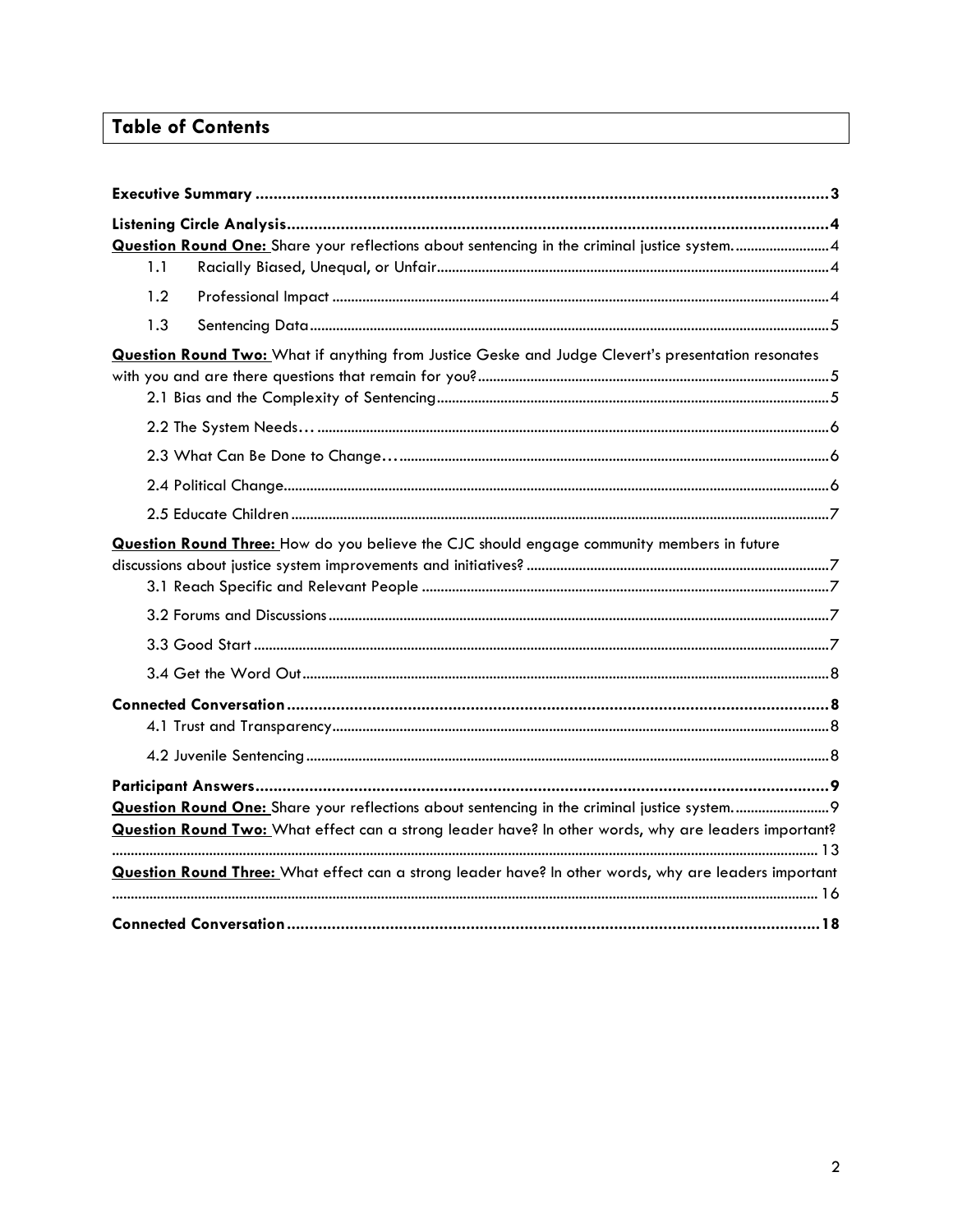# **Executive Summary**

The MCJC virtual community dialogue took place on Wednesday, June 23, 2021. The topic of the community dialogue focused on sentencing in the criminal justice system following a presentation by Justice Geske and Judge Clevert. Participants were asked a round of three questions by Zeidler Center trained facilitators:

- *1. "Share your reflections about sentencing in the criminal justice system."*
- *2. "What if anything from Justice Geske and Judge Clevert's presentation resonate with you and are there questions that remain for you?"*
- *3. "How do you believe the CJC should engage community members in future discussions about justice system improvements and initiatives?"*

If time permitted, participants were asked to participate in Connected Conversation: "*What do you see as short and long-term goals (top priorities) of the local justice system to increase legitimacy and repair harm in our community?*".

During the first round, participants were asked to reflect on sentencing in the criminal justice system. Major themes throughout round one, and the entire event, were unfairness and racial bias in the criminal justice system. Overall, participants shared the opinion that the criminal justice system was unfair and racially biased, with some participants highlighting their own experiences with injustices in the system. Other participants reflected on the impact of their professional choices in perpetuating what they felt was an unfair system. These participants shared with the group the complexity and subjectivity of sentencing. The idea of sentencing as complex and subjective was reiterated in later rounds.

During the second round, participants expressed surprise at the complexity and subjectivity of sentencing. Other participants identified what they believed was wrong with the criminal justice system and what could be done to fix it. Some participants shared the opinion that the system was flawed but questioned how it could be fixed, rather than offering their own ideas. This placed the onus on authority figures, an idea other participants shared in two themes around political change and educating children.

During the third round, many participants wanted to see CJC reach families and individuals impacted by the criminal justice system or expand the scope of its events to reach different communities. Others wanted to see more discussions or conversations by the CJC; a third group shared this view and believed the June 23, 2021, event was a good starting point. A final group sought to raise awareness about both CJC's mission and the criminal justice system.

During the Connected Conversation, participants were asked to share short-term and long-term goals to repair harm from or legitimize the criminal justice system. Many of the participants suggested working to be more transparent and build trust. Participants believed transparency and trust were key to changing the criminal justice system. Other participants discussed juvenile sentencing and felt it was too harsh.

| Questions about this dialogue may be directed to: |
|---------------------------------------------------|
| Zeidler Group                                     |
| $(414)$ 239-8555                                  |
| office@zeidlergroup.org                           |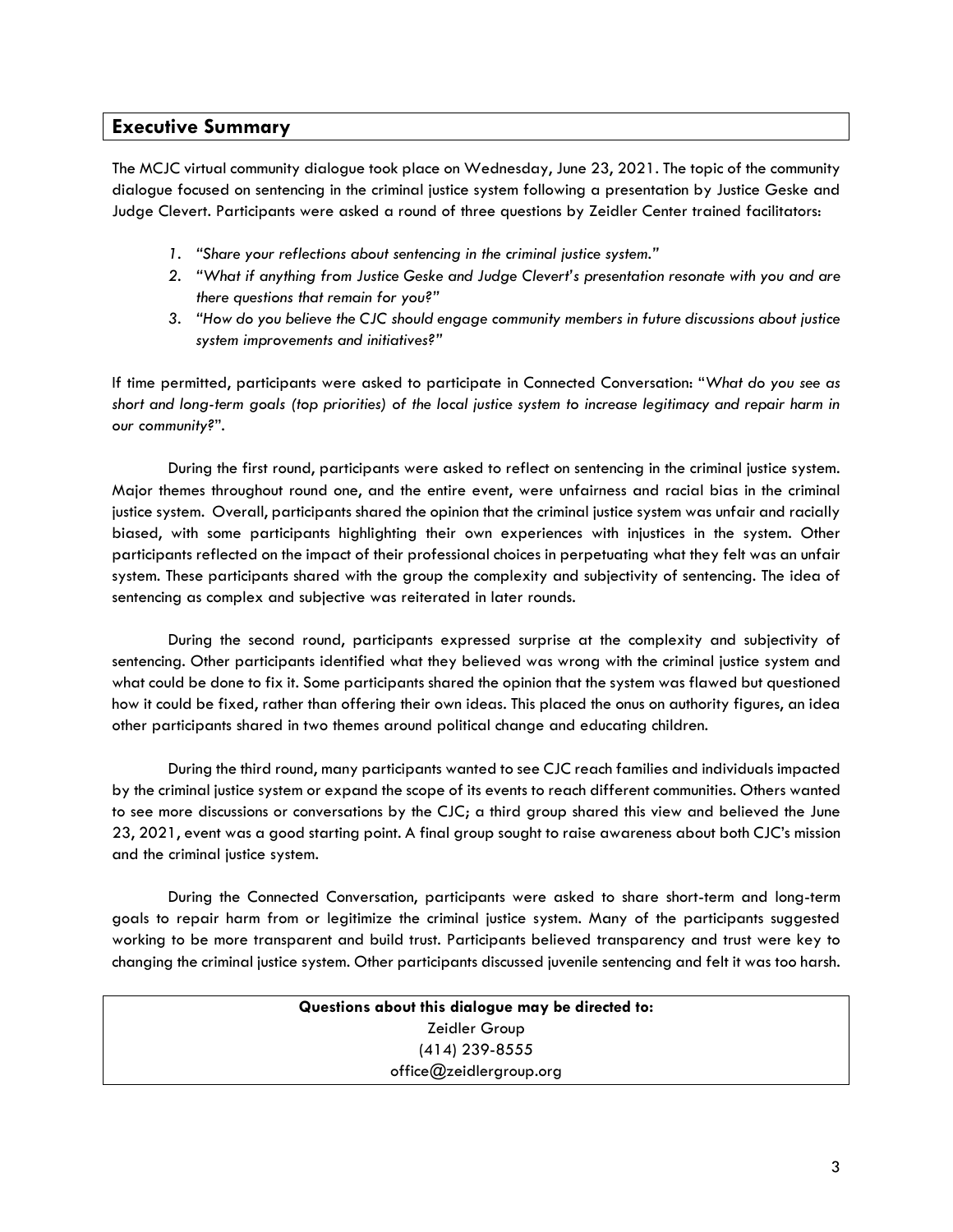# **Listening Circle Analysis**

#### *Question Round One: Share your reflections about sentencing in the criminal justice system.*

*"My brother, a Black disabled vet, was charged with a blue-collar crime and was sentenced to 18 years. Not everyone can afford good lawyers. Public Defenders will get paid whether they win or lose. Lots of us can't afford lawyers. I took my students to visit the court system. We witnessed a White boy who was convicted of sexually molesting a 2-year-old receive a sentence of 200 hours of community service, while a Black man received 20 years for possession of crack cocaine."* 

#### **1.1 Racially Biased, Unequal, or Unfair**

When prompted to reflect on sentencing in the criminal justice system, participants shared varying opinions on the fairness of the system. Many felt the criminal justice system and sentencing were unfair, biased, or unequal.

Participants agreed that the criminal justice system and sentencing were biased against minorities but had different perspectives. Some participants shared direct experiences with bias while going through the criminal justice system, commenting that they were treated unfairly or believed the judge was biased. Other participants reflected on how certain systemic patterns have continued through different generations.

To highlight inequalities in the criminal justice system, participants shared personal stories. Some participants disclosed stories of family members receiving excessive or unfair sentencing, compared to white people who committed similar or more severe crimes.

Another aspect of sentencing participants found unfair was the level of discretion a judge has in sentencing, leading participants to believe judges were bringing their own biases into sentencing. Participants felt minorities were punished excessively for small crimes or first-time offenses. Revocations were often cited as an example of how minorities were punished unfairly, despite resulting generally from victimless crimes.

## **1.2 Professional Impact**

Several participants who were judges or worked in the criminal justice system reflected on the impact of their professional choices on individuals. Many participants who spoke about the criminal justice system and sentencing from this perspective felt sentencing was unfair or biased. Judges felt the subjectivity of sentencing made it more difficult. The judges who spoke about their struggles with sentencing shed some light on why it can often be difficult to sentence.

Judges believed one of the most difficult aspects of sentencing is recognizing their own implicit bias. One judge noted that prosecutors hold "great discretion" and urged other judges to listen to defense attorneys and victims. Other judges concurred with the opinion that the criminal justice system was biased and called for changes to how sentencing is done. While judges were primarily the participants contemplating their professional impact, one participant made the following statement: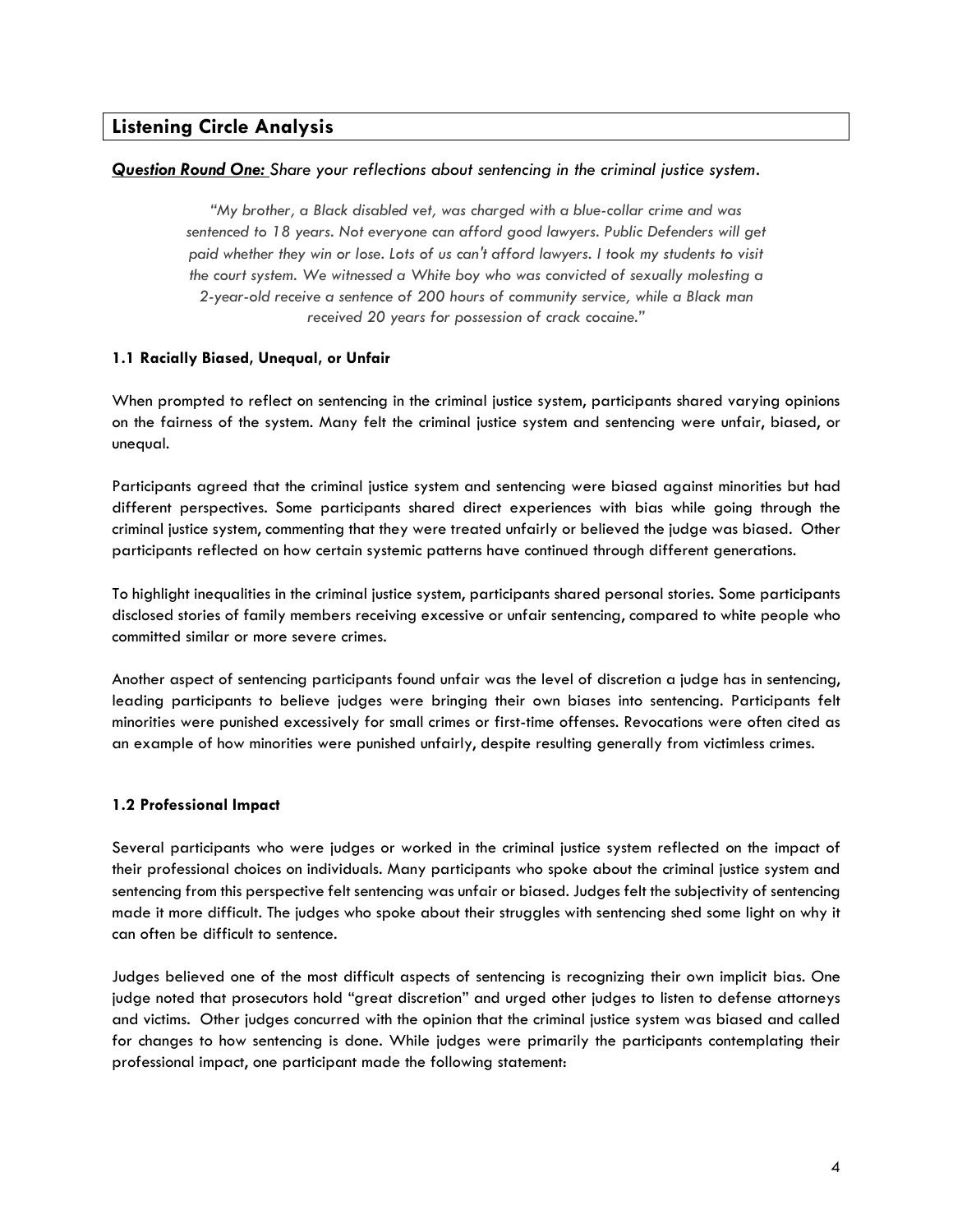*"I think a lot about how my agency intersects with sentencing. I am wondering if our [probation] reports have an impact on disparate* sentencing*. I reflect on what I contributed inadvertently and how we can move ahead in a more equitable way*."

A common thread was apparent within this theme. Participants wondered how their professional choices have upheld the system, the difficulty of sentencing, and suggestions on how to improve the system.

#### **1.3 Sentencing Data**

Two participants discussed how data from the criminal justice system could help change or improve the system. One participant shared their role tracking data from court systems:

*"I worked mainly with data from the court systems to compare mandatory minimum sentencing but realized that there was a discretion (sic) of the data and that there was a problem with how data was being tracked to identify adverse impact on a person/conviction and I would like to know the status over the years."*

The other participant, a criminology researcher, expressed a desire to see more action in improving the criminal justice system. This participant commented, "*I see it from data, but I know that we need the connection to create change*."

# *Question Round Two: What if anything from Justice Geske and Judge Clevert's presentation resonated with you and are there questions that remain for you?*

*"What resonated with me has me thinking that the first person who has input into the case adds their implicit bias, and then the bias of the next person, and then the bias of the next person … by the time it gets to the judge there are lots of things that have influenced it. This may lead to getting the decision to a wrong place. It is hard in the system to get a fair decision. It's not just the judge; it's the whole system. It's really sad every day. I feel bad about living here. Can we do something better?"* 

#### **2.1 Bias and the Complexity of Sentencing**

Participants revisited a similar theme in question round two: bias and the complexity of sentencing. Upon hearing Justice Geske and Judge Clevert's presentation, many participants were surprised at the complexity of sentencing. Participants seemed unaware of the subjectivity of sentencing and believed sentencing was biased, subjective or unfair. One participant highlighted the amount of bias a case might see, commenting:

*"What resonated with me has me thinking that the first person who has input into the case adds their implicit bias, and then the bias of the next person, and then the bias of the next person … by the time it gets to the judge there are lots of things that have influenced it. This may lead to getting the decision to a wrong place. It is hard in the system to get a fair decision. It's not just the judge; it's the whole system. It's really sad every day. I feel bad about living here. Can we do something better?"*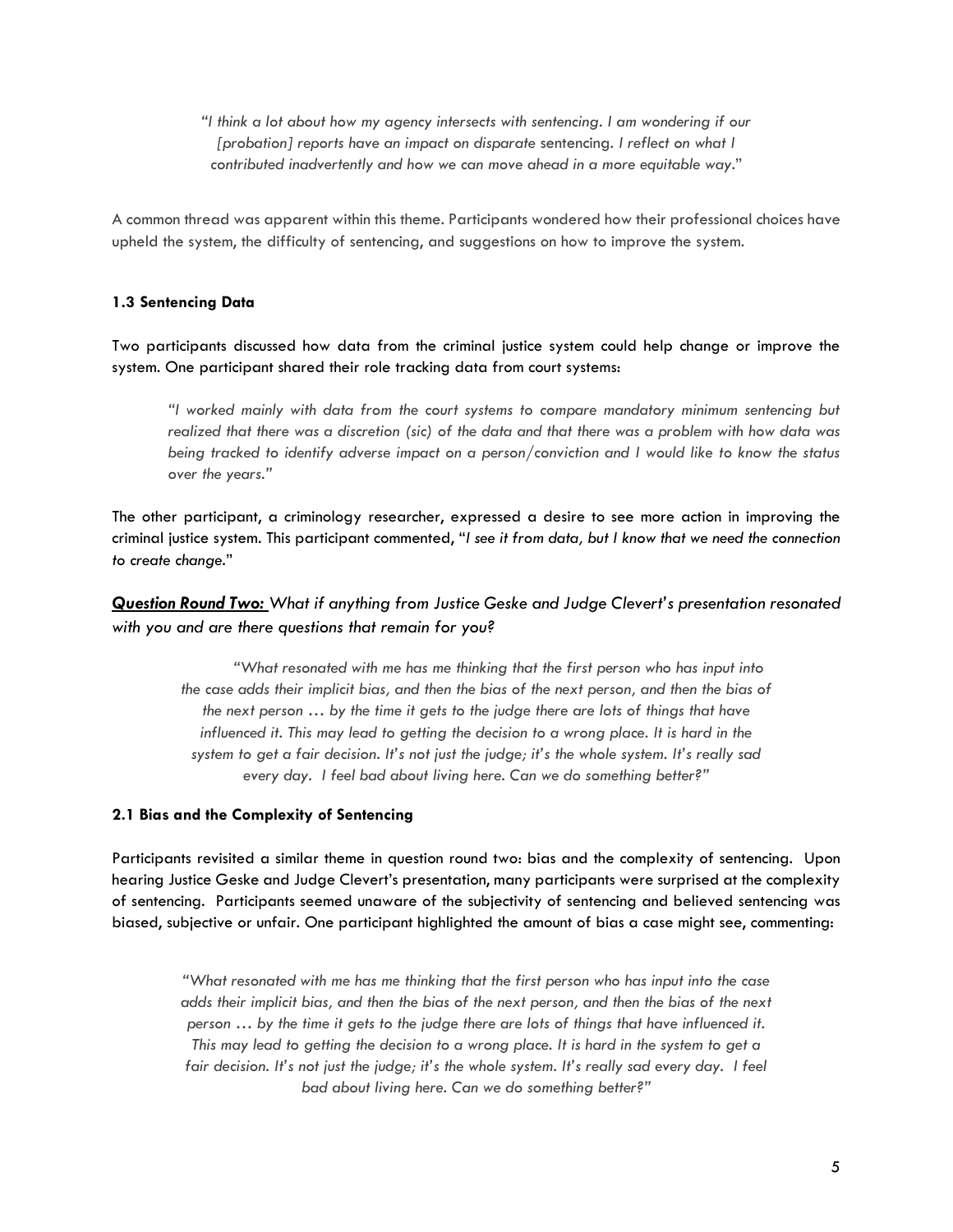Other participants echoed similar opinions, noting the influence judges have in sentencing and the number of factors judges need to consider when sentencing. Participants in this theme expressed concern that the complexity of sentencing can affect the outcome of a case.

#### **2.2 The System Needs…**

Similar to earlier themes, participants were surprised and concerned with the discretion judges have in sentencing. This led participants to believe that the criminal justice system and sentencing were unfair. Rather than scrutinize judges, participants believed this was a systemic problem. Several participants made suggestions on what the system needs to improve. Suggestions varied but many believed the criminal justice system needed large, sweeping changes across the entire system.

#### **2.3 What Can Be Done to Change…**

Unlike participants in the last theme, participants in this theme questioned what could be done to improve the criminal justice system. Participants, as in other themes in this round, also believed the criminal justice system was unfair and wanted to know what actionable steps could be taken to improve it, but did not offer any suggestions of their own. For example, one participant commented about Justice Geske's presentation:

*"What is uppermost to me came from Justice Geske regarding the lack of racial equity and how systemic racism permeates the entire criminal justice system. My question is 'What are some tangible things to do to dismantle that situation?'"*

Rather than offer suggestions for improvement, participants in this theme questioned what could be done to change the situation. While not explicitly stated, participants wanted to know what authority figures could do to change the criminal justice system. In contrast to participants in the previous theme who actively posited that the community was responsible for change, participants in this theme wanted to know what community leaders could do to affect change.

## **2.4 Political Change**

Several participants called for political change. Participants within this theme saw political change as the only viable way to change the criminal justice system. These participants held a top-down mindset, believing change starts at the top with political leaders.

Participants saw policy and legislative changes to the criminal justice system as the key to a more equal, fair criminal justice system. This was not an uncommon opinion among participants. In an earlier round, one participant suggested bringing back legislation which made sentencing indeterminate.

Other participants emphasized the importance of voting, specifically in local elections. Some participants recognized the role of state and local politics. One participant said of voting in local elections:

*"I have worked in the past recent elections to increase voter turnout and became so frustrated with individuals that are only voting during the Presidential election cycle. I was often told that they don't know who the judges are so they would not cast a ballot. I have tried to explain to individuals within the community that all elections count, and we must figure out how to educate the community on the importance of local elections. These*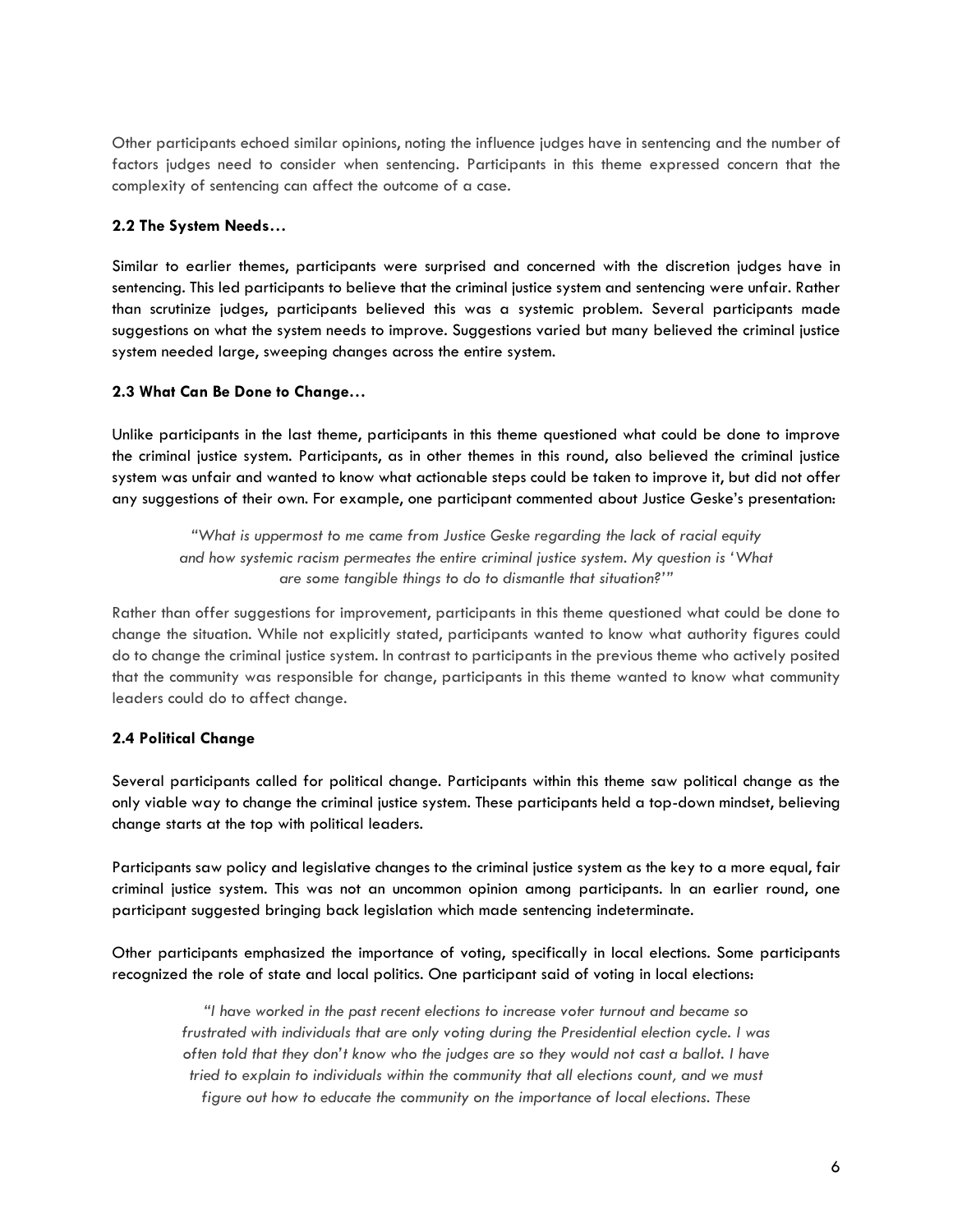*elections have consequences and if we don't participate in the process there will not be change to the court systems until we improve local election voting."* 

Another participant shared a similar opinion. These participants recognized the importance of holding elected officials accountable but also felt it was important to participate in local and state elections.

#### **2.5 Educate Children**

Participants also felt it was important to educate children, the next generation of voters, on criminal justice issues. This echoes the opinion of participants in the previous theme of participating in local and state election. Participants also believed educating the future generation of voters could potentially lead to systemic change.

*Question Round Three: How do you believe the CJC should engage community members in future discussions about justice system improvements and initiatives?*

*"As we talk about community policing there are many people giving input there. We need more community conversations with families after sentencing. I'm not even near sentencing yet, so I don't know. But solutions should come from the families and people affected who have experienced it. It's most valuable to get input from the people who experienced it and did not feel justice and to know why."*

#### **3.1 Reach Specific and Relevant People**

During round three, many participants suggested reaching out to specific and relevant audiences for future discussions about justice system improvements and initiatives. Participants fell into two camps in this theme. Some participants suggested reaching out to families and individuals directly impacted by injustices in the criminal justice system, while other participants recommended reaching out to different communities.

Participants suggested having discussions with individuals and families who have been impacted by the criminal justice system. This group of participants felt it was important to get input from individuals with direct or indirect lived experiences.

Other participants wanted CJC to expand its reach and engage with different communities. Participants suggested having meetings in different locations, or virtual meetings to reach more people from different communities.

## **3.2 Forums and Discussions**

Several participants wanted to see more forums and discussions. These participants felt events like the one they attended were important. Participants wanted to see those conversations continue. Like participants in the last theme, some participants felt it was critical to have conversations with different communities.

## **3.3 Good Start**

A few participants said the event they attended was a good start. Participants in this theme echoed similar ideas as participants in other themes. For example, one participant suggested CJC use virtual meetings to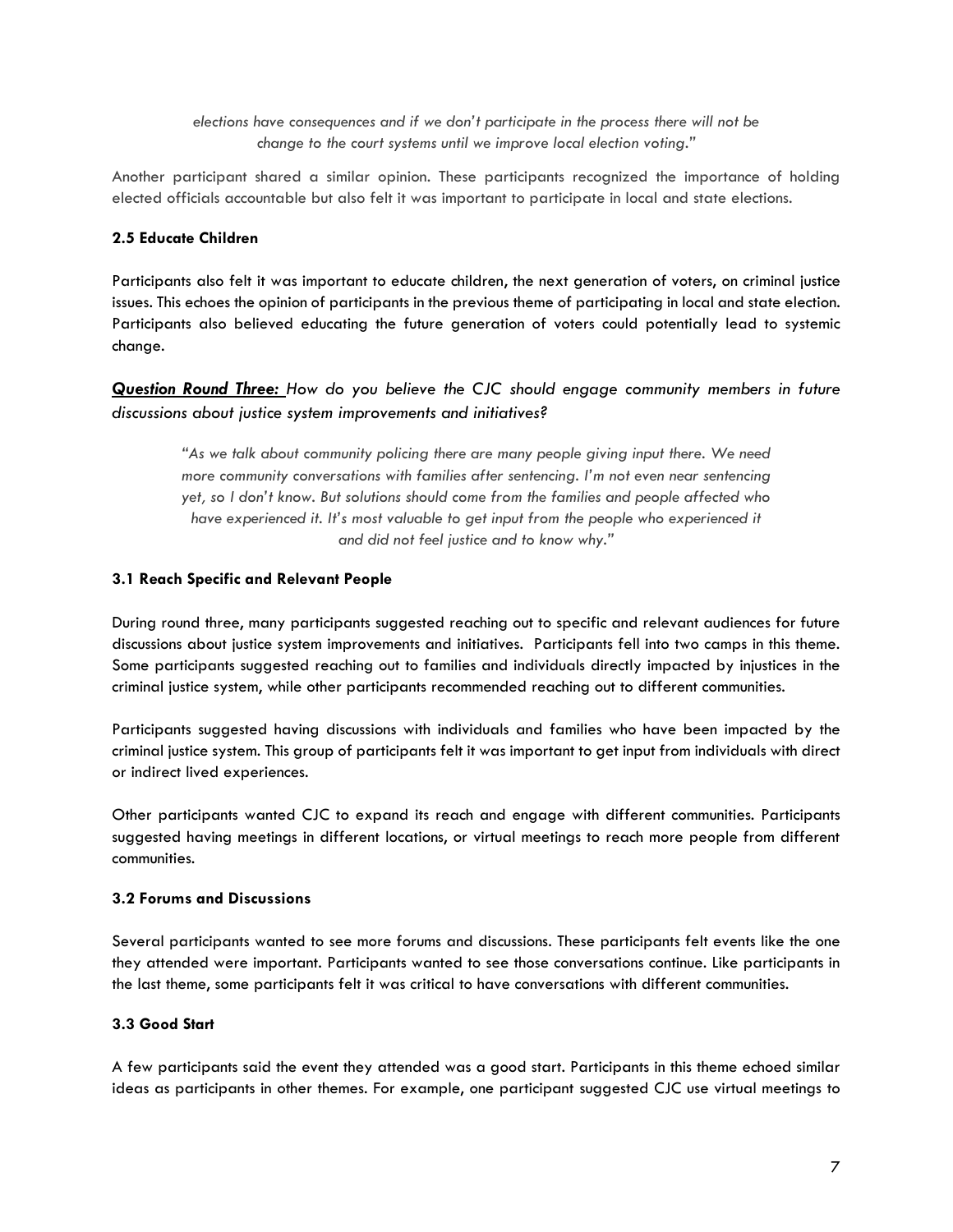reach communities outside of their immediate area. Another participant saw conversations as a starting point for future action.

## **3.4 Get the Word Out**

Several participants wanted to spread the word about these events. Similar to an earlier theme, participants wanted to reach different people with diverse backgrounds and experiences. Other people within this theme broached the topic of education. Participants, also echoing a theme in round two, felt it was important to educate the larger community on current issues on race and the criminal justice system.

# **Connected Conversation**

"*What do you see as short and long-term goals (top priorities) of the local justice system to increase legitimacy and repair harm in our community?*"

## **4.1 Trust and Transparency**

Participants felt it was necessary to build more trust and transparency in the local criminal justice system. One participant believed that the reason the criminal justice system currently operates as it does is due to lack of transparency. Participants agreed with the idea that more transparency could help build the trust necessary for meaningful change.

## **4.2 Juvenile Sentencing**

Two participants wished to see changes to juvenile sentencing. Both participants believed juvenile sentencing was unfair and harsh. One participant felt juveniles were not always sentenced fairly and said, "*Most people carry out these crimes without understanding what's going to happen"*. This participant believed harsh juvenile sentencing doesn't deter crime but alienates youth who don't understand the consequences of their actions.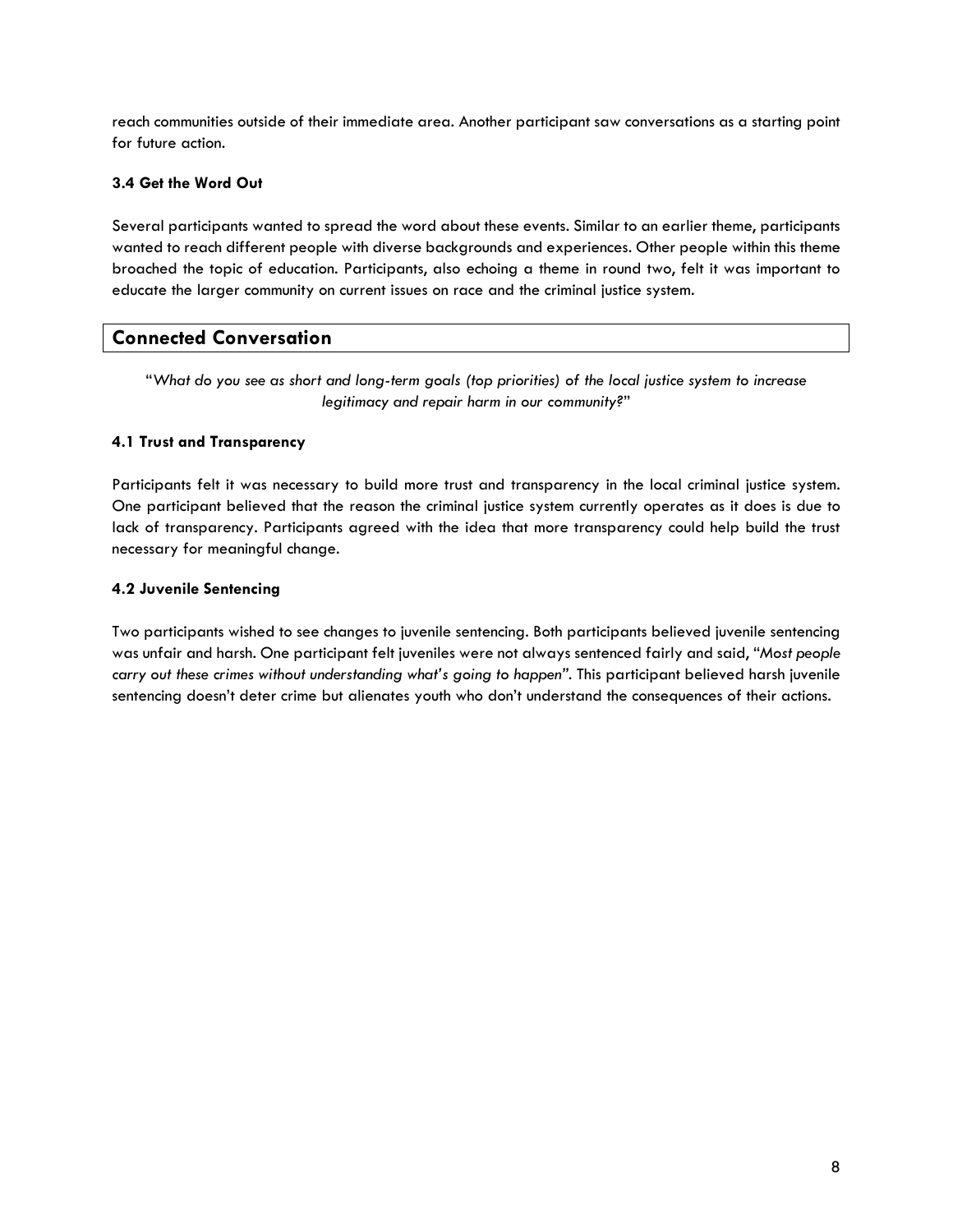# **Participant Answers**

#### *Question Round One: Share your reflections about sentencing in the criminal justice system.*

#### **1.1 Racially biased, unequal, or unfair**

- While there are clear guidelines, I understand there is a lot of subjectivity in the process. When we look at the records it's apparent that there are three systems: One for white people, another for people of color and a third for the police. In addition to leveling out of sentencing for similar crimes, police officers should be held to a standard.
- I don't think that there are processes that are any different here than in the rest of the country. There are racist differences in sentencing and policy based on our history of racial privilege rooted and created in racism. This is not saying it is rooted in hate and violence. We must have a shared understanding of the disparities.
- I agree with what (previous participant) said. I experienced it in my personal situation with being in the courtroom for this trial. It was very biased. I felt unheard and I felt violated. Because I survived the accident, I felt my story was pushed under the rug.
- Our court system/criminal justice system is unfair. What happened with Mr. Stinson was not appropriate to the judgment made. We also have a difference in decision-making in our courts depending on where you live—Milwaukee vs. Waukesha for example. We should have a uniform public defense system. Right now, it is unfair.
- I work at a Milwaukee organization. We have been part of the BLM movement through our organization. About sentencing --I have seen a lot of people – see their sentences – they are people with ethnic background, not Caucasian. They [the sentences] can't all happen that way. I also live in Tosa and am part of what is all happening there. Racial bias is a big issue – just this afternoon housing and bias were big on my mind, and I talked about it. It all melts together.
- When I reflect on sentencing --I have many conversations as of late, but it's part of a broader conversation regarding inequities through the criminal justice system at every point. The judge spoke about it earlier. The sentencing piece. Most folks with an active brain stem can analyze the data and see inequities in the system. Most will agree with that. The hard part is how they own their complicity in it. System and system inequities --there are real live human beings who run the system. The disparities exist – people who acknowledge it are complicit in perpetuating the disparities. They need to come to grips with it.
- In my opinion there is no equality or equity within our court systems…just look at the crack epidemic and how people of color were treated during this era. Unfortunately, much has not changed since I was a young community activist; 40 years later we are experiencing the same issues and victims are facing the same charges and we are holding the same conversations. The problem for me is that we seem to not be able to implement solutions to address everything and it is quite discouraging.
- I have lived in Milwaukee for over 30 years and have been a part of the MICAH Crime Task Force and the sentencing has been the same over the years which has been an eye-opening experience for me and frustrating as a white woman. I have been riding with black people to and from community events and have been pulled over (instead of Driving while Black; victim of Driving with Black Passengers) and have been told that today was my "lucky day" and let go with a warning but I know that people of color would not have the same experience."
- I agree with others which makes me think about all of the old cases that were unjust sentencing and highlighted in the documentary, "Their Eyes are on the Prize." I just turned 51 years old, and I feel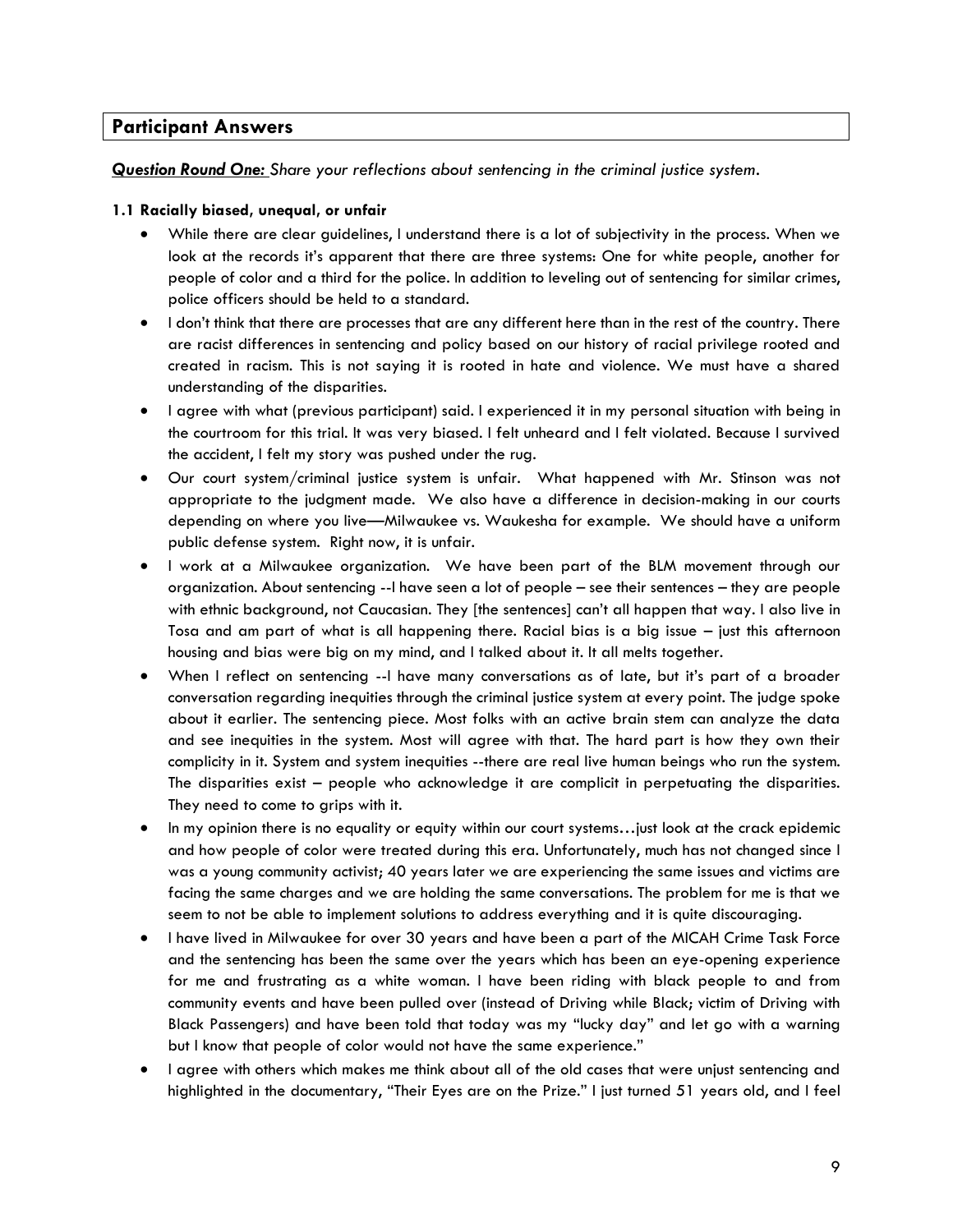like I'm experiencing what my grandparents did in Detroit during the riots and with the organizing of the Black Panthers movement. I am so proud of my 27-year-old daughter for being able to express herself tonight and to share her father's personal story. In college, I studied history and received my degree, but I am still heartbroken feeling like this is a movie so distant, but I am living in this inequity as "just us" but when will it be equality and a happy dialogue for "all of us." Where is the action?"

- I have seen many disparities in sentencing. There is much work still to do.
- Sentencing is in fact really complicated. What happens is the legislature will pass laws that might have a wide range of sentencing.
- We can use the term disparity. In my community I don't think we'll ever get a fair shot. If we sneeze, we get 50 years. I think more information needs to be disbursed to the community. I don't think the powers that be understand. In my 51 years I don't think I've ever had a fair shot.
- It is tricky to be fair across the board. My son was murdered by someone out on parole. I'm angry at the system! At the same time, I know there's a lot of disparity in sentencing. People are in jail for things they don't need to be in there for, while others need harsher sentences. Many of the homicides are from repeat offenders- we really need to do something about that.
- I am a friend of the family. This is the closest I have been to the justice system. With my closeness, I wasn't happy with the decision. I see things on TV, but when it is in your face, it's more difficult to deal with. As a person of color, it feels like we always get the shorter end of the stick and don't always get justice. I understand what was said tonight about community impact having influence. I get that, but I also think a person is a person.
- I essentially believe it is flawed and dysfunctional. When I hear about judges having great discretion and knowing how biased people can be, it is not working right. That's why I am a proponent of restorative justice. This is usually applied in lower offenses. I encourage everyone to read a book published called *Repair the Circle* to better understand restorative justice which doesn't rely on punishment but instead focuses on moving forward.
- The justice system is flawed. I appreciated hearing from the judges, particularly Judge Clevert. Our system is broken and does not favor people of color. Sentences are more severe for people of color.
- I often see that the judge says they will go with the recommendation of the prosecutor, and they're often against us. We have little fight or pushback against that. There lies the problem. We have to start fighting on the lower level…the whole process is gross.
- I've seen the system from various aspects of my career and now when I mediate disputes worldwide. Very often there is a perception that people of color don't get justice and instead it is "just us" that deal with consequences. Many people still see people of color as a threat. People of color have to make sure that at every point that we can that we interact with other parts of society. We need to vote, show up at candidate forums and events. We need to hold DAs accountable.
- For me, I concur with what (the first participant) spoke about the system. I also have the feeling of not being heard. I wrote a letter to Judge Havas to express my disappointment. The sentence given to Streicher was less than Michael Vick got for abusing dogs. It was a slap in the face after the officer said he wanted to suppress his prior record. It showed there is a bias in sentencing, and I have seen that throughout my 64 years in Milwaukee. I recall a case in which the judge told the defendant to look out the window and count the number of pigeons on the roof and that would be the number of years of his sentence. I've been in a situation where a person was delivering a controlled substance to another person illegally. The person delivering the substance was not charged and she was a white nurse.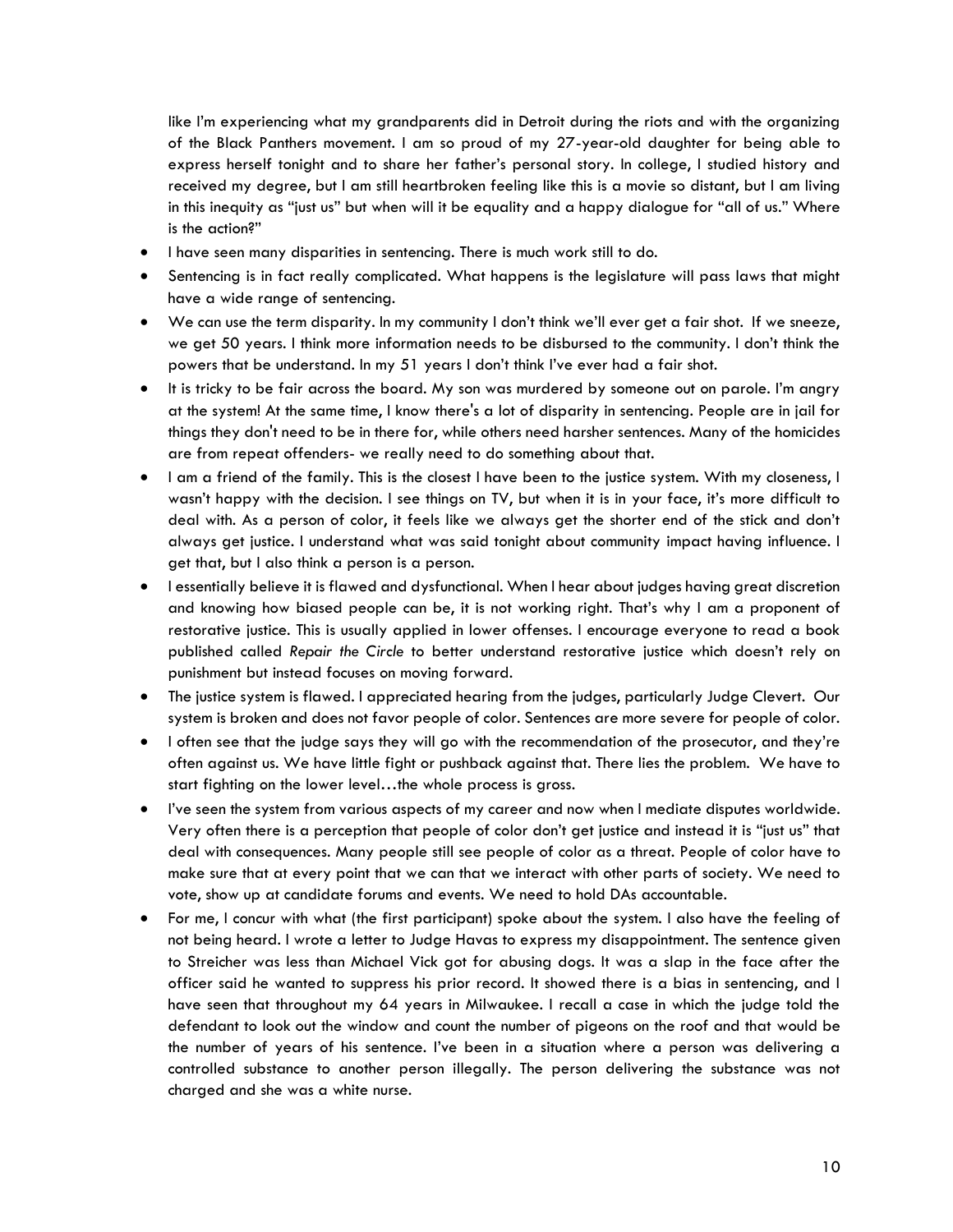- I've seen so many disparities in sentencing, from overly lenient to grossly unfair. In one case I'm aware that they revoked supervision for having a firearm, but there was never any evidence that this firearm existed. He had 3 years added to the 3 he was serving to equal incarceration for 6 years, with no evidence produced.
- People are on probation or parole and are revoked on minor issues, then sentenced to finish their whole sentence in prison. I have seen situations where the difference in sentencing between Black and White people, for marijuana possession has been extreme.
- Revocations on rule violations are rampant and totally unjust. These are crimeless revocations. There clearly needs to be a transition. I know of a young Black mother who was sentenced to five years in prison for passing a message to an inmate. She was not aware that the message came from a drug dealer.
- My brother, a Black disabled vet, was charged with a blue-collar crime and was sentenced to 18 years. Not everyone can afford good lawyers. Public Defenders will get paid whether they win or lose. Lots of us can't afford lawyers. I took my students to visit the court system. We witnessed a White boy who was convicted of sexually molesting a 2-year-old receive a sentence of 200 hours of community service, while a Black man received 20 years for possession of crack cocaine.
- A better job needs to be done. A lot of people don't understand everything that goes into sentencing. All they see is what happened and what the sentence was. So, there can be anger among the community. Some people get lighter sentences, but all people see is A-B-C. You look up and someone else (with a similar charge) else gets a much lesser sentence. There needs to be a lot more education on how this process works.
- I definitely echo the discussion on disparities. I also will come from a personal perspective. My uncle spent several years in prison. Nobody died, no one was harmed. He went in at age 60 and he had heart problems. When he was released, he came out in a wheelchair, and they didn't have a place to put him because he was so ill and assisted living wouldn't take him. So, he had to stay in prison. Then I had a friend who was biking and was hit, left for dead, and the driver left the scene and kept on drinking. My friend died and the other person was left severely injured. The driver got (a light sentence.) My uncle was a veteran, he didn't have a previous record. The system makes no sense to me.
- I've seen the system from various aspects of my career and now when I mediate disputes worldwide. Very often there is a perception that people of color don't get justice and instead it is "just us" that deal with consequences. Many people still see people of color as a threat. People of color have to make sure that at every point that we can that we interact with other parts of society. We need to vote, show up at candidate forums and events. We need to hold DAs accountable.
- Sentencing is just not fair. I think there should be the same criteria for everyone. We need sentencing criteria that establishes equity - regardless of someone's title, position, race, etc. I know that implicit bias is involved and that was spoken about in the introduction. We have to get past this. We need to get to a point of being able to hear the facts in a case and move away from the implicit bias that distorts those facts.
- I have similar thoughts to the themes that I've been hearing for this question. I find it very hard to think of any kind of sentencing as fair. There is just so much discretion in sentencing. There's so much variation in how things are enacted as opposed to how laws are written. There is no way for justice to be served like this. Justice isn't blind and it never has been in the United States. It's hard to separate out the current criminal justice systems from history. Our country's negative history of bias and genocide and racial inequality. Restorative justice is essential but very hard to imagine at this point.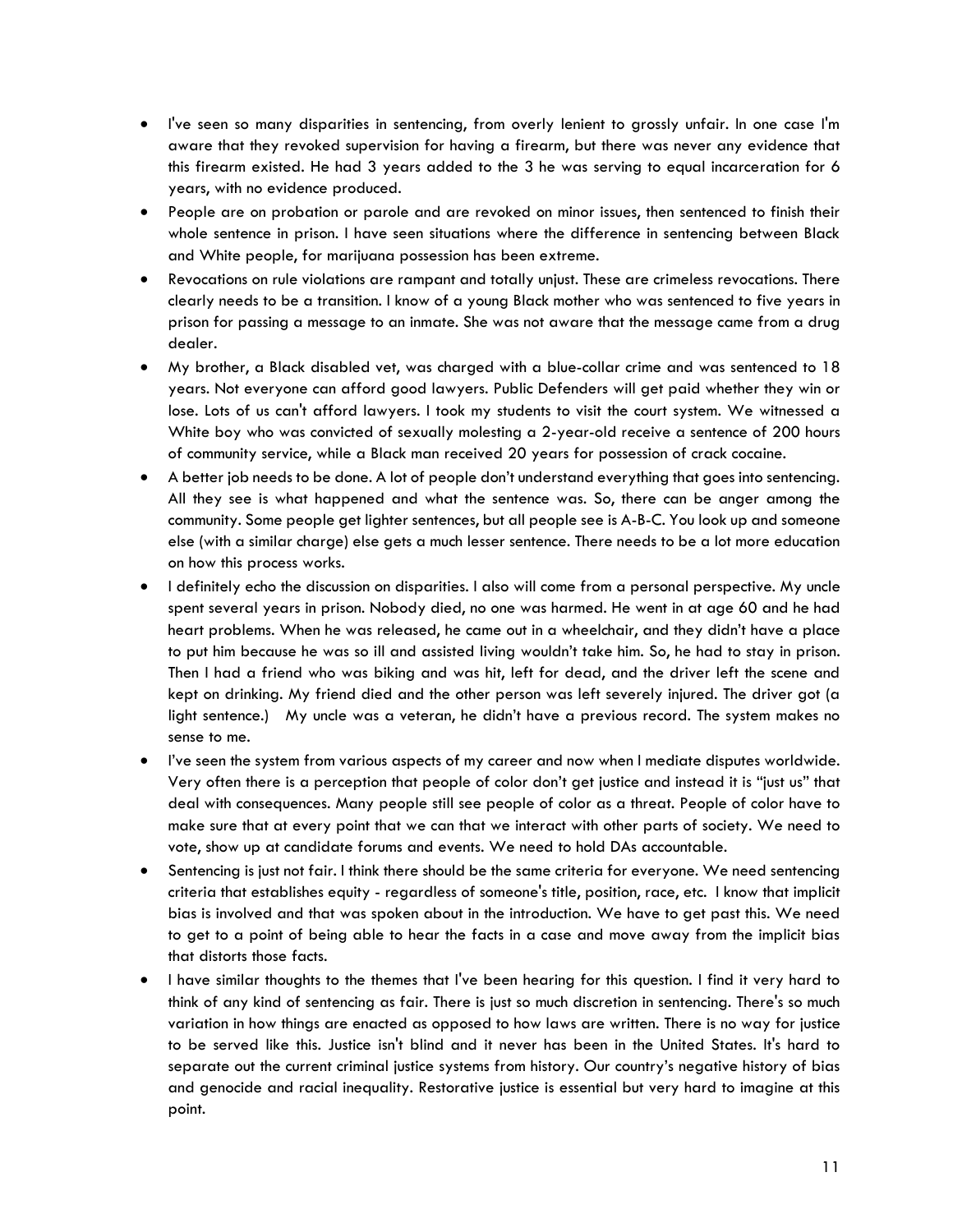#### **1.2 Professional Impact**

- I think a lot about how my agency intersects with sentencing. I am wondering if our [probation] reports have an impact on disparate sentencing. I reflect on what I contributed inadvertently and how we can move ahead in a more equitable way.
- As a judge the hardest thing for me to do is sentencing. Trying to figure out what sentencing means is very difficult. If you hear someone say that a judge says that they don't second-guess themselves don't believe it; they do [second guess themselves]. I appreciate [participant-relative of Caesar] and [participant-close friend of Caesar] being here. Together we need to figure out what that right point is. As someone in the system you need to let everyone know that you have implicit bias. I get push back when I say that. What I'm saying is that I have implicit bias as well. You can adjust for it -- research supports this --and pass onto others. We need to spend more time examining what we are thinking and identifying our biases.
- There needs to be change in legislation regarding charges leading to revocation. We have come a long way re: marijuana sentencing. It now takes 25grams and a gun to be charged as a controlled substance. We need to be aware that prosecutors hold great discretion. Our obligation is to listen to the defense attorneys and the victims. As judges, we are not all consistent.
- In 1999 Truth in Sentencing replaced indeterminate sentencing. We need to return to indeterminate sentencing. With indeterminate sentencing, in a case where a judge was wrong, once inside the person could demonstrate other behavior and be allowed to serve part of their sentence in the community. We are not policing our judges who are sentencing excessively. This needs correction.
- As a judge, I hate the sentencing process and that is why I would always ask to be placed back at the child court system because there were more unique things that I could do in order to help an individual get back on track. Because of this issue, I dedicated my life to problem solving, court restorative justice, educating others about implicit biases and the impact of trauma. I see people as humans when sentencing and that means that sometimes you will see progress in individuals; other times you won't, but you have to look hard to ensure that you are not using implicit bias and identify other ways to try not to send people to prison but to community-based programs because we know that they are more efficient and work. However, there are limited resources which is very frustrating, and we know that we need more resources for mental health, domestic violence, drug counseling… So, I would hate sentencing individuals knowing that the system is unfair. I would try to dictate charges to be more fair, restorative reform-based and less defensive and we need to change our court systems to be this way.
- I appreciated the explanation of the process and the admission that implicit bias is a factor. I would be interested in the specific guidelines for sentencing for this specific charge.
- Just speaking about sentencing: I was appointed as judge just last year. Judges have ENORMOUS latitude in sentencing. My thoughts are that there is a balance of the gravity of the offence, balanced with the character of the person and also with the needs of the community, the rights of the victim and individual harm done. It's an incredible responsibility. However, anyone who says there is no bias in the system has not worked in the system. There is a tension that is constantly on my mind.
- Acknowledge the loss of Caesar. I am coming from a place of privilege. I wonder about the role of changing laws and ordinances in addition to sentencing. Start to look more up stream. Might there be a pitfall by focusing too much on sentencing? In the big picture I want to be an agent of change in the upstream. As a provider I see a lot of bias in who is retained, bias in the sheriffs' office treatment of people. I see that how victims are treated changes the perception of the providers.
- This question is very hard for me. I'm a retired police officer I worked as a police officer for over 25 years. I always knew there were inequities in the criminal justice system, especially for minorities.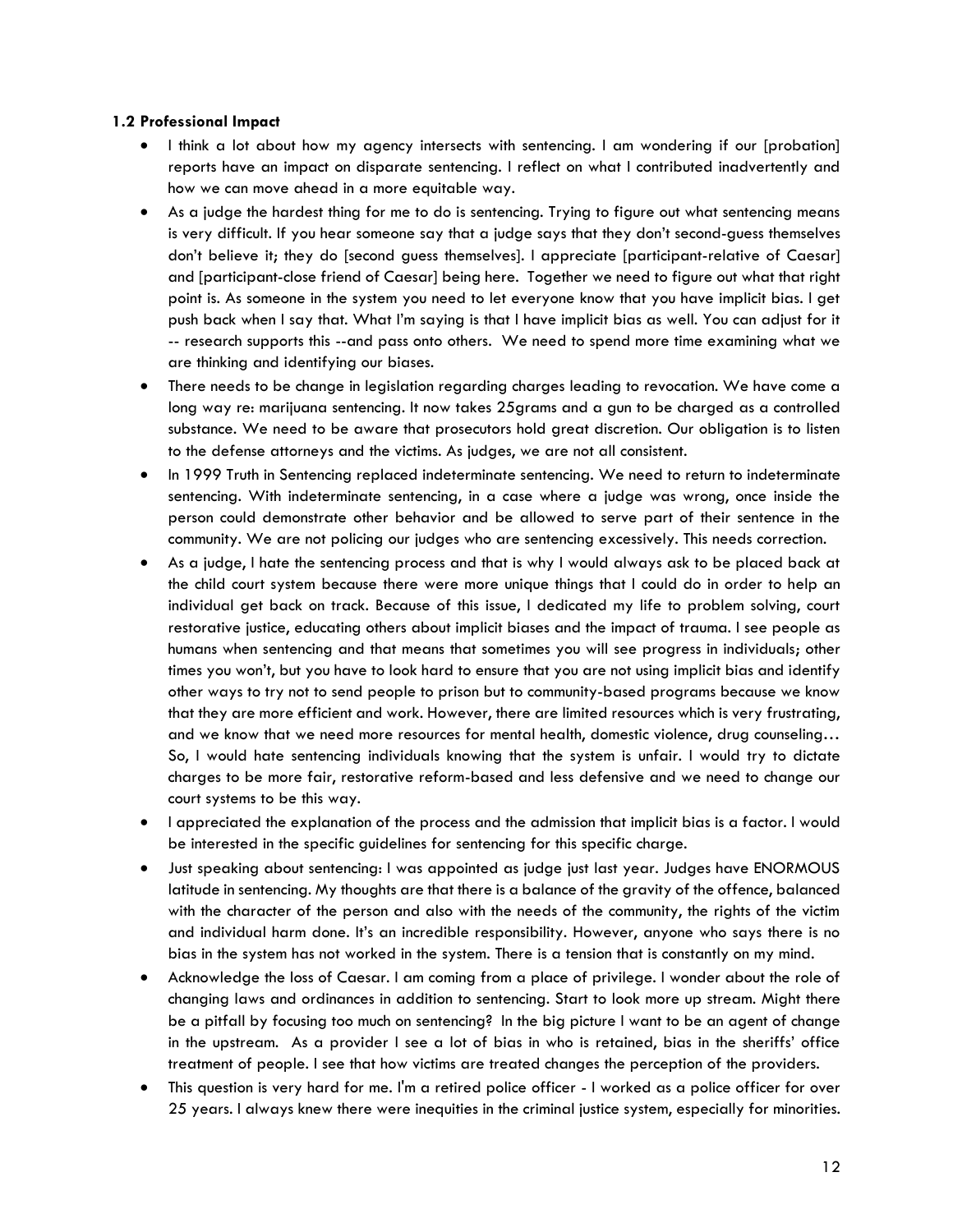But I didn't think about it much because of my job. It was in the background, but it wasn't at the top of my mind. Since I retired, I have had to seriously reflect on this. Caesar's case has made me reevaluate my entire career and really look at the contributions I may have made to those inequities. I know I can't control the outcome of cases as a police officer, but this whole issue hit home really hard for me with Caesar. (speaker is very emotional at this point)

• Caesar's case hit very close to home for me as a social worker. I've worked for years with lots of adults who participate in the criminal justice system or receive services from the criminal justice system. I've seen lots of disparities, these hit close to home, and I've needed to reflect a lot since Caesar's death. I advocate and work hard daily to help people deal with difficulties in the system. Disparities are very real, and this is a very emotional topic. In Milwaukee disparities exist in sentencing. There is blatant disrespect and disregard for people of color.

## **1.3 Sentencing Data**

- I was thinking when MCJC was initially formed we held staff meetings and conducted policy forum discussions with the Sheriff's Office regarding the Huber treatment centers and how they are being monitored and programs attended/implemented, etc. I worked mainly with data from the court systems to compare mandatory minimum sentencing but realized that there was a discretion (sic) of the data and that there was a problem with how data was being tracked to identify adverse impact on a person/conviction and I would like to know the status over the years.
- I am a researcher of criminology and have mixed perspectives with the system. These conversations are critical. It is critical to take a closer look at the system and how it impacts families. We need the ears of different aspects of the system to be listening. We need to have more dialogue. I see it from data, but I know that we need the connection to create change.

*Question Round Two: What effect can a strong leader have? In other words, why are leaders important?*

## **2.1 Bias and the complexity of sentencing**

- I was impressed to hear from the judges their acknowledgement that the court system is contending with bias and racism and it's an ongoing struggle at various levels.
- The sentencing process is misunderstood. We seldom hear from family members in the misdemeanor court system. It would be important for that to occur here as well for proper sentencing.
- What resonated with me has me thinking that the first person who has input into the case adds their implicit bias, and then the bias of the next person, and then the bias of the next person … by the time it gets to the judge there are lots of things that have influenced it. This may lead to getting the decision to a wrong place. It is hard in the system to get a fair decision. It's not just the judge; it's the whole system. It's really sad every day. I feel bad about living here. Can we do something better?
- The degree of discretion that judges have and the complexity of the factors they have to consider. I walked away with that – I'm ignorant about sentencing- this is new knowledge. This left me feeling even more frustrated about inequities of sentencing. When the judges talked about how the character of the people being sentenced was a factor -this was even more far off the mark than I realized.
- It was very difficult for me to hear the judges' presentation [the volume was very low] but I do agree that layers of biases that exist today end up complicating the outcome of the situation. There should be more equity. Hearing [another participant's] surprise about the judge's discretion – and how this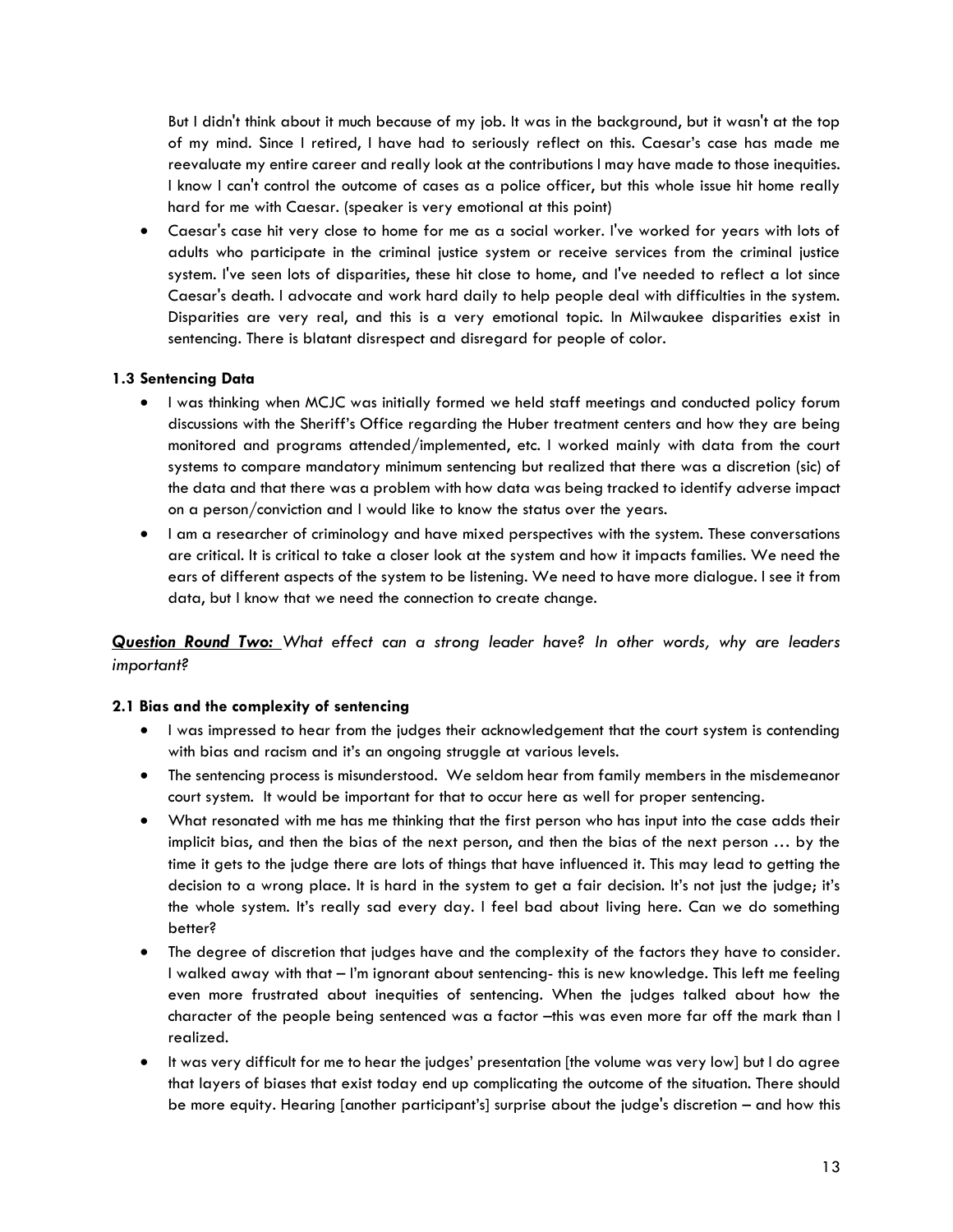can create inequities. Just having seen that discretion and how sentencing for 2 people ends up differently.

• Both of them made it very clear that an honest judge with all the facts has a very tough job. Every judge brings their own history to the bench and that is a big factor in the decision-making.

## **2.2 The system needs…**

- What resonated with me was the need for diversity throughout the system. And by diversity, I mean every kind: including gender, age, LGBTQ, race, and the different thought processes people have. I want to say in regard to authority, it is the responsibility of the judge to make sure it is fair.
- Inequality within the system is swept under the rug. We need reform. We need solutions.
- I know Judges Clevert and Geske. I defer to their descriptions of the current system and its challenges. We have to take these issues seriously. We need to integrate community members' reactions and input.
- We have to be catalysts for change and restorative justice. My father had to be killed to become a catalyst for change.
- When they broke down all of the different elements of the sentencing decision it made me think about the fact that our agency has rules and regulations too that we have to follow. I am wondering now if this is the best way to approach this. What are we missing? We need to look at those criteria [the rules and regulations]. We should look at how do we get that into the mix of our work and how our work can help to get more fair outcomes.
- Most of the things are engrained in me. It's not just the judge… it's a systemic problem all through the system. We need more focus and more balance throughout. Focus on that.
- I said my piece about all of the people in the system ---this needs to be examined at every level in my opinion. The issue for community members is not that we saw someone get a slap on the wrist, it's that people like us, who look like this, don't just get a slap on the wrist.
- We need to be intentional fighting the system set up against us, even unconsciously. I don't have faith in the system, but I do have faith in what we can do together. I think about justice for the families affected; when will they see real justice?

#### **2.3 What can be done to change…**

- What is uppermost to me came from Justice Geske regarding the lack of racial equity and how systemic racism permeates the entire criminal justice system. My question is "What are some tangible things to do to dismantle that situation?"
- My imprisoned brother filed a complaint and was put in the hole for 6 months. I have heard stories of guards impregnating inmates with terrible aftermath. What can be done to affect prison actions, and the situation of the prisoners? What are avenues toward protection of inmates?
- I appreciate the judges breaking down the process outcomes that were mentioned for the court system and how the actual behavior for one-person crime versus others can result in a sentencing difference. This helped explain how sentencing at times is not based on what an individual actually did but how other external factors can play a part in the process. However, how do we document such sentencing practices in order to act proactively without waiting until something happens to a victim directly?
- I felt that the discussion was very intriguing by both judges explaining the sentencing process and how they typically arrive at a position. However, they explained that during the sentencing process they would evaluate an individual's prior criminal history, but Cesar nor the officer involved in the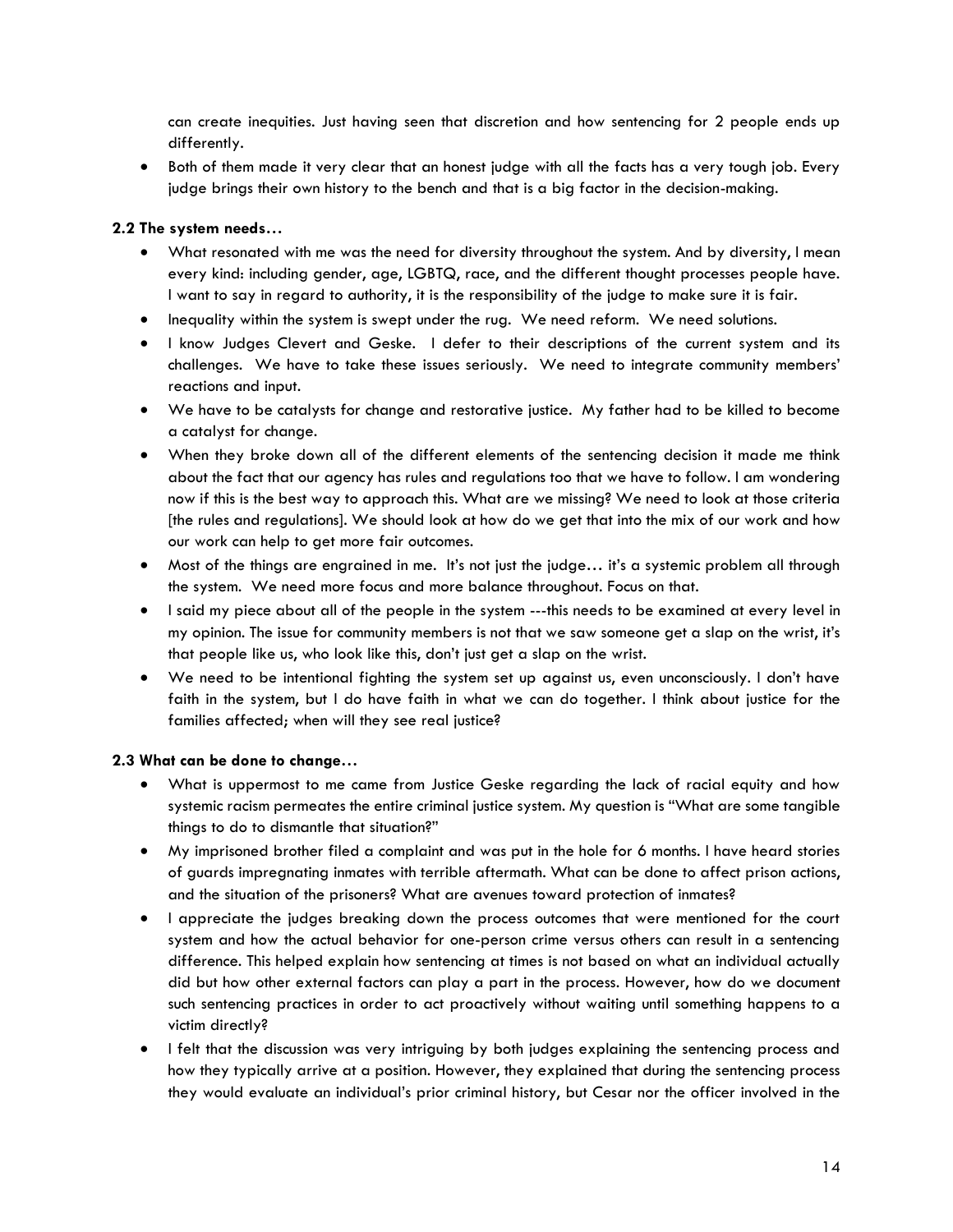incident was not that type of victim or defendant, so what is the process when you have to sentence in a similar case? Is there any information that can be provided or implemented to address this issue? We need a policy procedure and standardization regarding cases like this one…do we have anything to inform judges on how to proceed regarding this matter?

- I don't have much to share on this question. The speakers discussed implicit bias, but I mostly want to see how to make this change. How do we change the system to ultimately do the right thing?
- There wasn't much that the speaker shared that I felt like I didn't already know. I'm more interested in resolution and change. I appreciated their input, and yes it could be useful for folks needing more knowledge on the general topic. But mostly I'm looking for resolution and speakers about resolution.
- Really there was nothing that resonated positively for me in the introduction. It was nice to have legal experts weigh in tangentially, but as far as breaking down discretion and human bias I don't think the comments added much new information. As I was listening it made me wonder for those directly affected by the loss of Mr. Stinson what this was really doing for them. And as far as building transparency, I don't feel that the talks were able to do that either since no one could share any details of the case. Perhaps it was good enough for the intro or maybe for people needing more information. But I'm especially looking forward to the next meeting into what comes out of all of this.

#### **2.4 Political change**

- As a community we need to talk to legislators about changes in the laws regarding how things are done. A police officer will physically accost you, check your pockets, etc., while an IRS agent calls you to give you a warning. These different styles of practice need to be considered. Policing and the criminal justice system need to become more "user friendly" to bring about better relations between them and the community.
- I have worked in the past recent elections to increase voter turnout and became so frustrated with individuals that are only voting during the Presidential election cycle. I was often told that they don't know who the judges are so they would not cast a ballot. I have tried to explain to individuals within the community that all elections count, and we must figure out how to educate the community on the importance of local elections. These elections have consequences and if we don't participate in the process there will not be change to the court systems until we improve local election voting.
- Governor Evers has committed his leadership to diversifying the local benches; however, his efforts are stuck in the legislature and court system. The issue of diversity is being trapped in over and over causing more harm since we are unable to create policies to reform and mentor existing and incoming judges on such things as implicit bias and trauma training. We need to support new judges to change how they are viewing cases and sentencing. There is an opportunity to do things differently as it relates to identifying leadership for our local benches that is more radical, equitable and inclusive for women, LGBT communities and POC. These new judges will need support, mentorship, and training in order to "get the right people" into office to help support in a variety of ways.
- I agree that we need to hold elected officials accountable. I need to be more informed when voting. Do I really know what candidates' intentions are or what stance they take or where they stand on big issues? I need to do more homework and make better informed decisions to take the extra step and go the extra mile. Right now, our hands are tied and electing the right people may be the best thing we can do. As a parent we need to start raising our children to hold these positions in the future. We need to have these conversations with our children so they can continue to make decisions in our favor.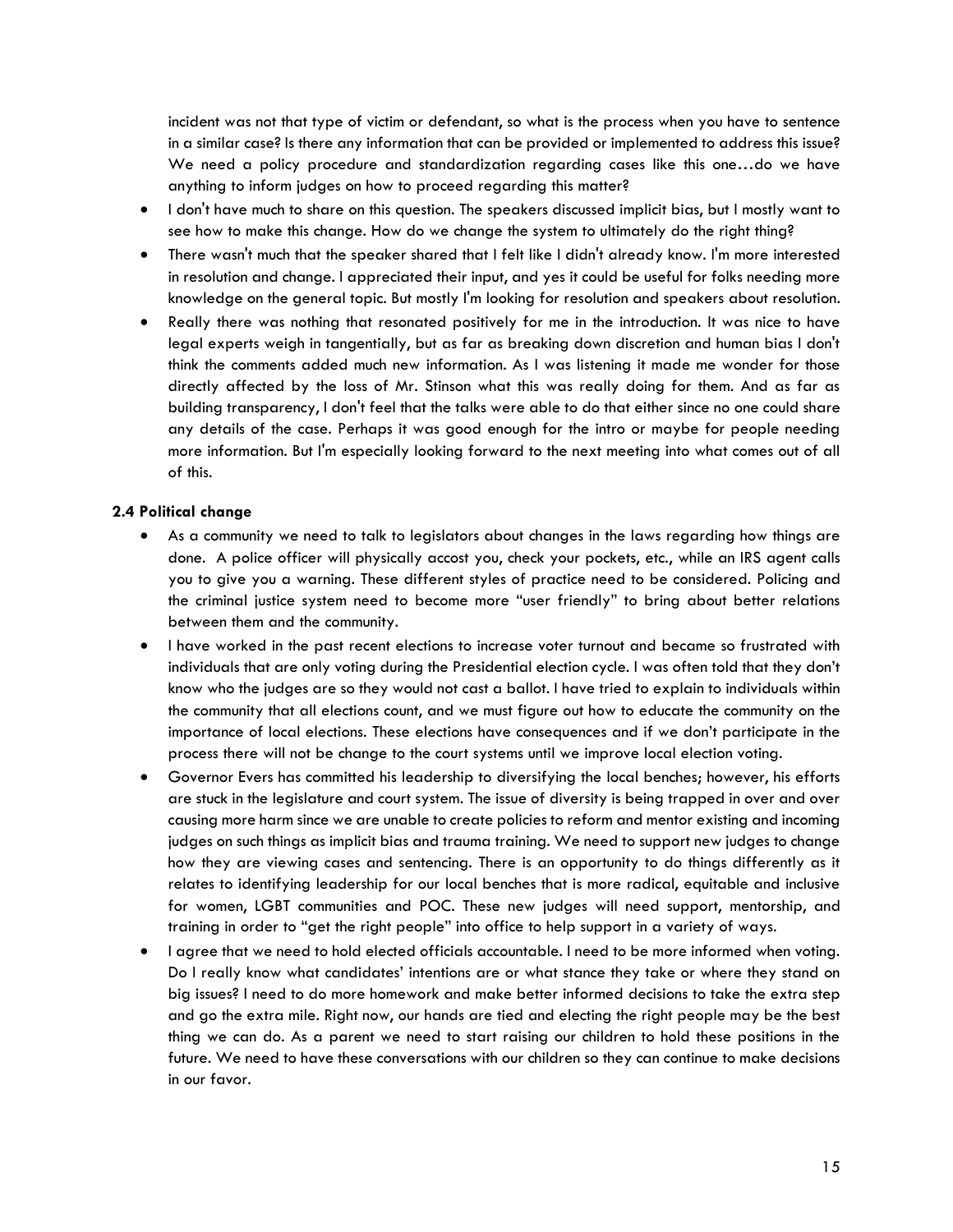#### **2.5 Educate children**

- I agree that we need to hold elected officials accountable. I need to be more informed when voting. Do I really know what candidates' intentions are or what stance they take or where they stand on big issues? I need to do more homework and make better informed decisions to take the extra step and go the extra mile. Right now, our hands are tied and electing the right people may be the best thing we can do. As a parent we need to start raising our children to hold these positions in the future. We need to have these conversations with our children so they can continue to make decisions in our favor.
- The importance of passing information on to children is critical and is resonating with me. Both raising kids that see the importance and the value of change and the desire to make that meaningful change. How do we impact a lot of the challenges that we see in outcomes? How do we impact it enough to make system level change and meaningful differences in outcomes? How do we do this so people both perceive and are receiving justice? What does justice mean and look like for communities that don't feel like they are receiving justice now?
- Teaching our kids- our kids need to know what makes the system work and how the system fails from time to time. It goes back to civics- what do judges, prosecutors, defense attorneys, etc., do? How do they contribute to the system? This comes back to schools and education. Kids need to know how the government works and they need to know that there is a lot of disinformation out there. We need to teach children and each other to read as widely as possible and go beyond soundbites and short videos, especially during elections. We need to get as much information as possible. The informed citizen is the cornerstone of democracy. We need to know who is going to serve as judges, prosecutors, police officers, parole officers, etc. We need to serve as jurors when we are called.

*Question Round Three: What effect can a strong leader have? In other words, why are leaders important*

## **3.1 Reach specific and relevant people**

- I think that the way to reform is the way this Council is used in marijuana cases. You need to ask the people who were harmed.
- I think we need to make sure we have a lot of people involved. I looked at the diversity of this group tonight and it was very good.
- The justice system should definitely connect more with family members and community leaders. They need to take action now. This situation with Mr. Stinson should not have occurred for this to be considered.
- The justice system members should speak more frequently with family members regarding individuals in their respective family who have been impacted by the system. I have two brothers in prison. I know things from what I hear from them. Your system members need to be more aware of what is going on.
- I can't go to regular CJC meetings due to my court schedule but if you hold these types of meetings at alternative times like this evening, individuals like me can participate. I encourage consideration of meeting in different locations if not virtual and also live-stream these meetings so more people can participate in the discussions.
- Invite to the table agencies victims and let them have a voice.
- Add more individuals with lived experience.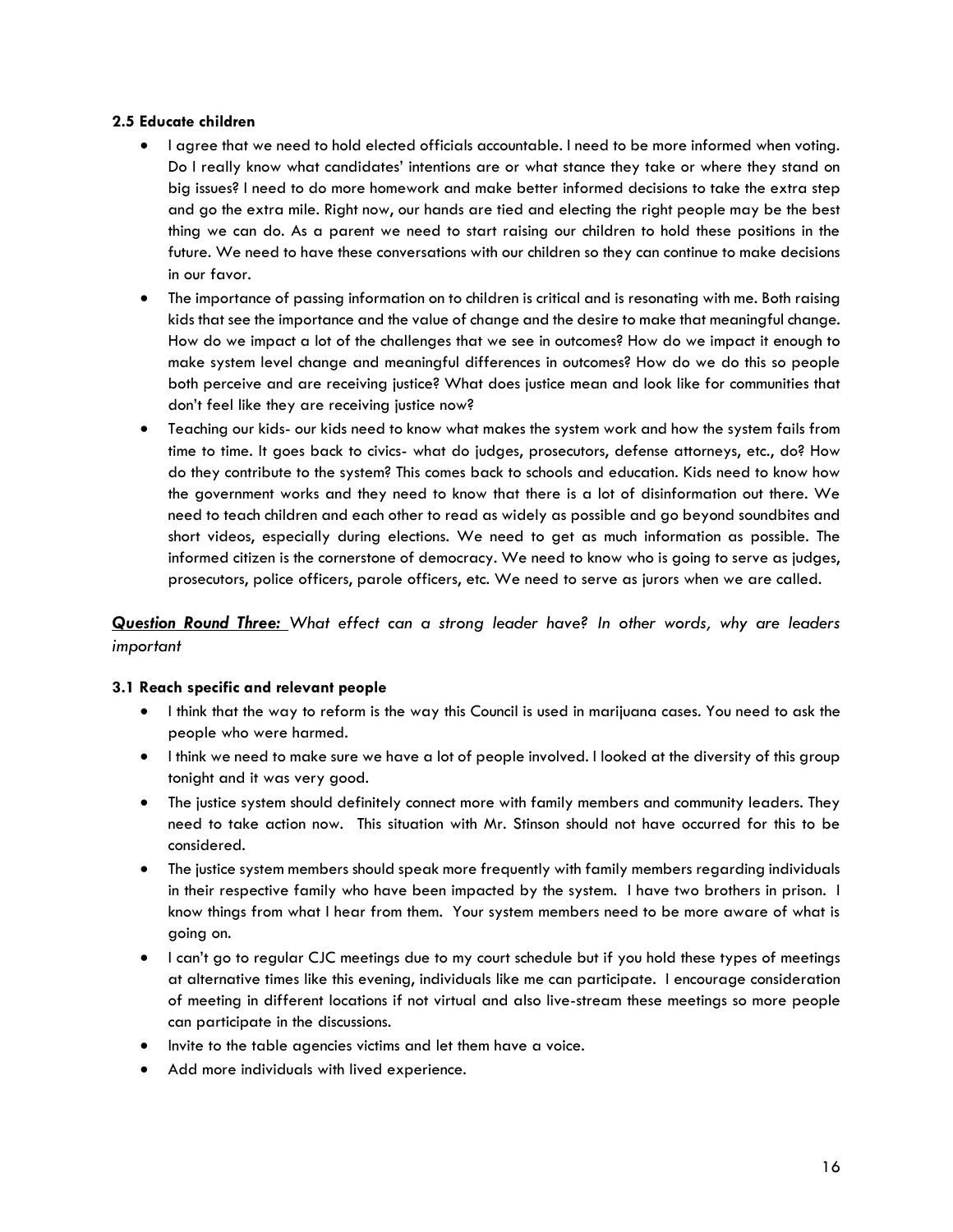- As we talk about community policing there are many people giving input there. We need more community conversations with families after sentencing. I'm not even near sentencing yet, so I don't know. But solutions should come from the families and people affected who have experienced it. It's most valuable to get input from the people who experienced it and did not feel justice and to know why.
- Having additional conversations like this and being intentional about widening the word and getting more people involved. We should have diverse voices from different perspectives at the conversation. When we have community meetings, we frequently have the same people, which is good, but we also need to welcome new people and have them feel comfortable and really welcome.

## **3.2 Forums and Discussions**

- First, I am grateful this is happening, and I think it would be important to survey and collect topics for discussion from the community. And this should happen on a very consistent basis.
- This Forum—attending the CJC meetings regarding the situations in the jail and the House of Correction and their healthcare issues has been an important forum for discussion preceding changes—and it should continue.
- Forums like this—getting together with family members is so important. Do more forums and events like this!
- Having additional conversations like this and being intentional about widening the word and getting more people involved. We should have diverse voices from different perspectives at the conversation. When we have community meetings, we frequently have the same people, which is good, but we also need to welcome new people and have them feel comfortable and really welcome.
- I do feel it is important to make sure there are communication platforms available. Ways to communicate, ways to open up discussions to and for the community. I'm not sure what that looks like right now, but more importantly I'm also not confident in what it will do. It's really nice to have avenues for getting input, but I'm just not confident in how or if that will work. I feel a bit like I'm not sure this will happen - I feel a bit, maybe, cynical. I will say though that whatever platforms for communication are created they need to be for everyone in the community. Open and available to everyone's input, not just for people higher up in the community or with easier access.
- I think continuing to have platforms for communication is very important. We have to let the community know that "we're listening," that "we want to hear you." But what we really need is action. Action items. How do we show the community we are listening? But more importantly, how do we show the community that we can act on what they tell us? Can we show them we are going to make sentencing fairer? We say we are listening, but we have to be sure to do the work as well. That's what I'd really like to see.

#### **3.3 Good start**

- I certainly think this is a good start. I know they are working on strategies to engage the community. I think these sessions should happen more often and there should be more than just information sharing. There should also be planning, plotting and sharing the discussions. It's a good start. I want to see more…we need to move from talking to action.
- I agree with (the previous participant). This is an awesome idea and an excellent way to start a conversation.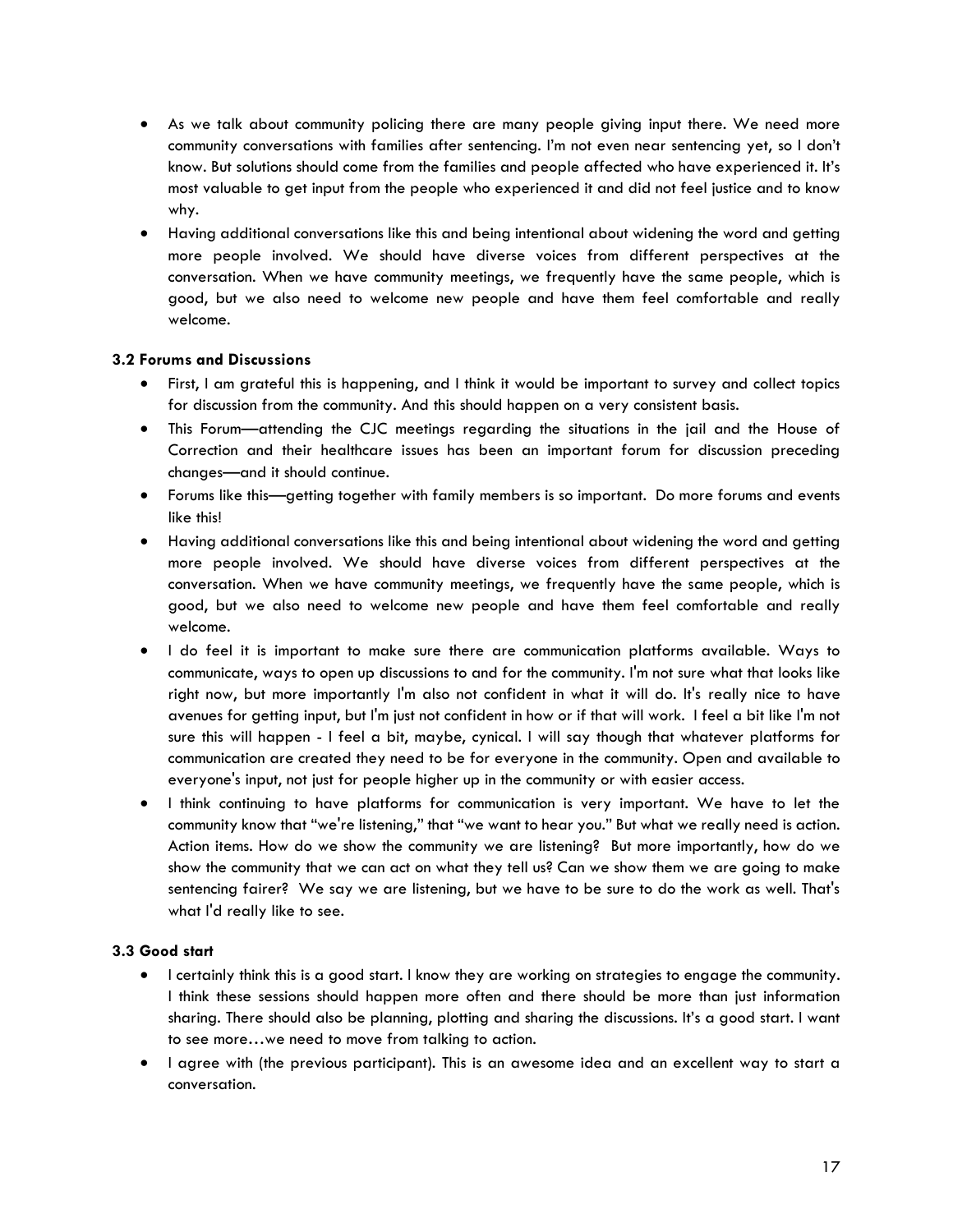- What is being done now is an effective start. As a result of Covid this forum is virtual. The CJC should continue to take advantage of the virtual forum so that more people all over can be reached. I am calling in from out of state. People have been impacted by this case all over- beyond Milwaukee and the virtual format allows various voices to be heard.
- I agree with all the comments so far. Just like the judges were talking about, it's good to have conversations happening. But having conversation alone is a pretty low bar to set. At least it's a start, though. I do think that before we have meetings and conversations with the community, we need to have a plan for action steps. How are we going to take the input we get from the community and implement it? What is the plan. How are we going to make use of the comments and inputs we gather? It is one thing to have a system in place, it's another thing to enact the plans for the public good. Right now, different public sectors are treated differently from each other. We need to rectify this. More power to the people! I can't provide solutions, but I know we need to find them.

#### **3.4 Spread the word**

- We need to spread the word through social media and as many channels as possible to let more people participate. It really is key to use technology to eliminate the excuse that it is inconvenient. When the weather changes it will be essential to get people in conversations with each other and this virtual technology will allow us to do that.
- I am wondering about spreading knowledge. Media has highlighted what should be in textbooks and that certain districts are opposed to teaching about systemic oppression that puts America in a bad light. What are your thoughts on that?
- There are little libraries all over my neighborhood and other neighborhoods in Milwaukee- so we should start putting books in there about our history. We should spread the knowledge that has been stolen and hidden away. We should flood our communities with that knowledge too and share it with all of our children. I am buying up the books that have been meaningful to me and sharing them with young people who want to read.
- There is a book drop box near me and I will do that!
- Every time one of my fraternity brothers reads a really good book, he buys up a number of them and shares them with others.
- I grew up in the center of the confederacy and I learned that it was not the "Civil War" but the "War Between the States". I was taught a distorted view of the country and history. It is essential that we have educators who know true history and teach it. It is essential that we elect school board members who believe in education and teaching full history.

# **Connected Conversation**

## **4.1 Trust and Transparency**

- We need to establish a level of trust to foster further dialogue regarding all of the inequities in the system for people of color. Incorporate Twitter messages and Facebook if appropriate.
- I agree—we need to establish trust and bring more civility and understanding between the criminal justice system and the people who are negatively impacted by it.
- It's hard to say how to bring legitimacy to a broken system. It's almost as if when an issue happens in the black community it's automatically harsher sentencing. Also there needs to be more transparency.